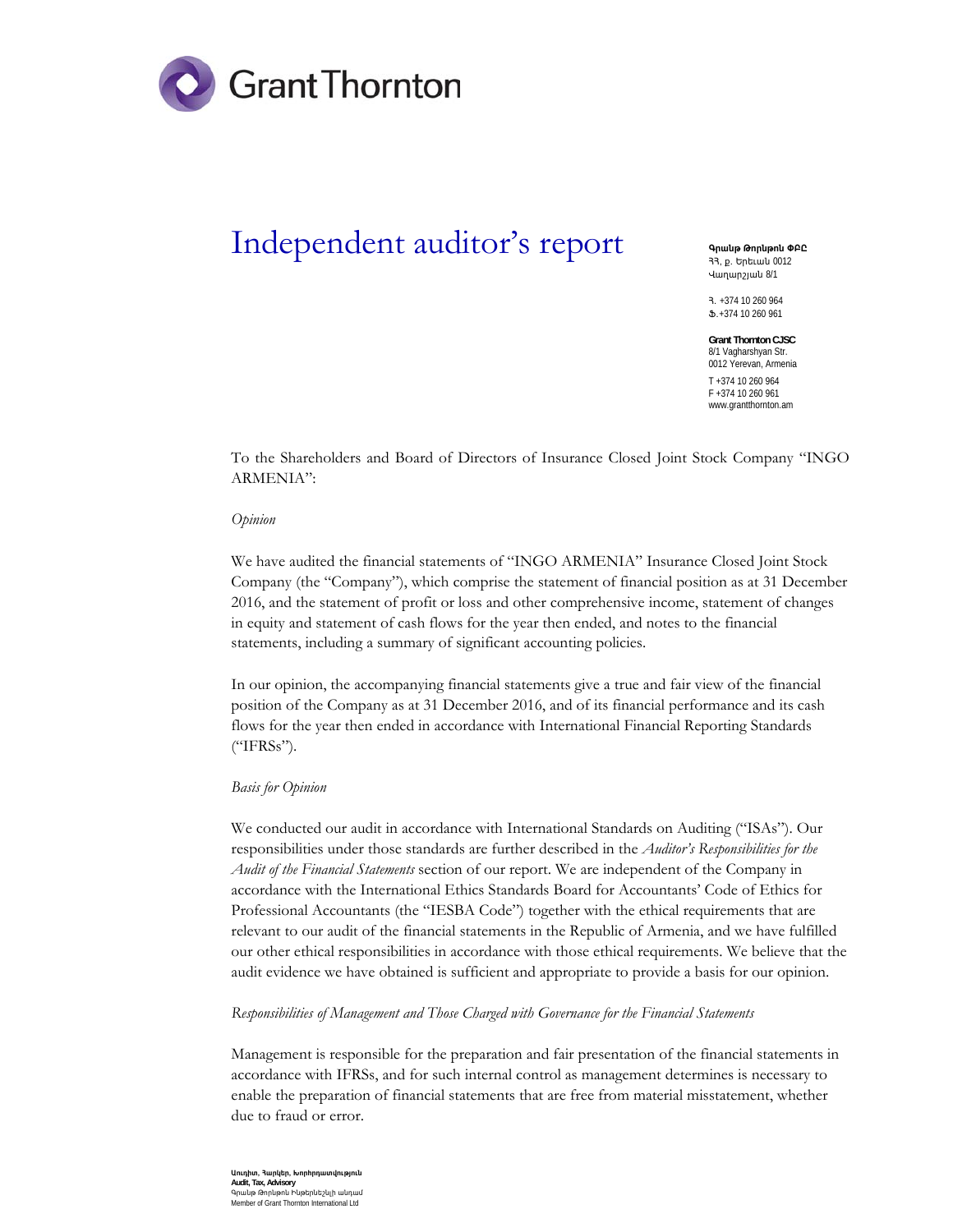

In preparing the financial statements, management is responsible for assessing the Company's ability to continue as a going concern, disclosing, as applicable, matters related to going concern and using the going concern basis of accounting unless management either intends to liquidate the Company or to cease operations, or has no realistic alternative but to do so.

Those charged with governance are responsible for overseeing the Company's financial reporting process.

## Auditor's Responsibilities for the Audit of the Financial Statements

Our objectives are to obtain reasonable assurance about whether the financial statements as a whole are free from material misstatement, whether due to fraud or error, and to issue an auditor's report that includes our opinion. Reasonable assurance is a high level of assurance, but is not a guarantee that an audit conducted in accordance with ISAs will always detect a material misstatement when it exists. Misstatements can arise from fraud or error and are considered material if, individually or in the aggregate, they could reasonably be expected to influence the economic decisions of users taken on the basis of these financial statements.

As part of an audit in accordance with ISAs, we exercise professional judgment and maintain professional skepticism throughout the audit. We also:

- $\bullet$ Identify and assess the risks of material misstatement of the financial statements, whether due to fraud or error, design and perform audit procedures responsive to those risks, and obtain audit evidence that is sufficient and appropriate to provide a basis for our opinion. The risk of not detecting a material misstatement resulting from fraud is higher than for one resulting from error, as fraud may involve collusion, forgery, intentional omissions, misrepresentations, or the override of internal control.
- Obtain an understanding of internal control relevant to the audit in order to design audit  $\bullet$ procedures that are appropriate in the circumstances, but not for the purpose of expressing an opinion on the effectiveness of the Company's internal control.
- Evaluate the appropriateness of accounting policies used and the reasonableness of  $\bullet$ accounting estimates and related disclosures made by management.
- Conclude on the appropriateness of management's use of the going concern basis of accounting and, based on the audit evidence obtained, whether a material uncertainty exists related to events or conditions that may cast significant doubt on the Company's ability to continue as a going concern. If we conclude that a material uncertainty exists, we are required to draw attention in our auditor's report to the related disclosures in the financial statements or, if such disclosures are inadequate, to modify our opinion. Our conclusions are based on the audit evidence obtained up to the date of our auditor's report. However, future events or conditions may cause the Company to cease to continue as a going concern.
- Evaluate the overall presentation, structure and content of the financial statements,  $\bullet$ including the disclosures, and whether the financial statements represent the underlying transactions and events in a manner that achieves fair presentation.